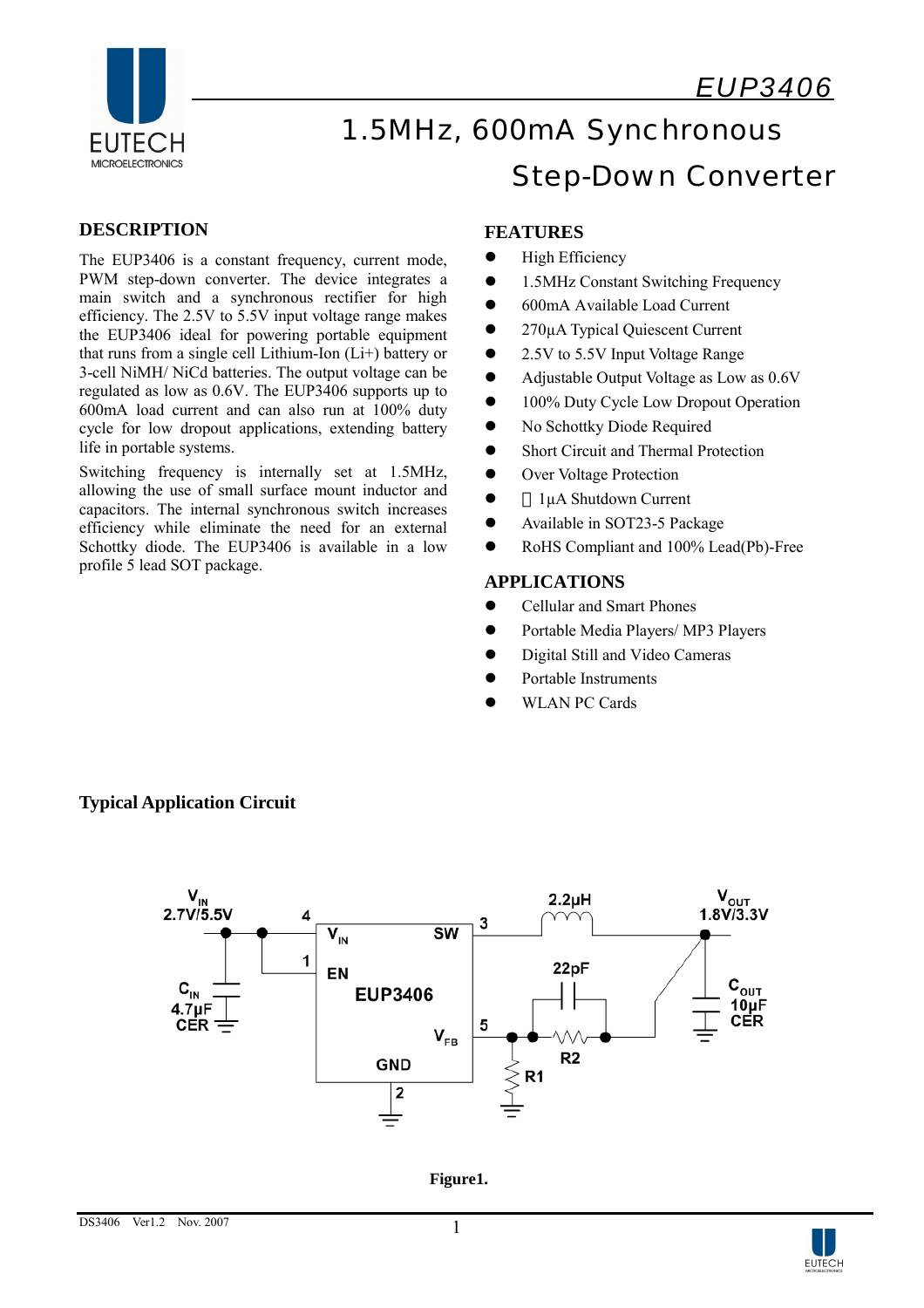## **Block Diagram**



**Figure2.** 

## **Pin Configurations**

| <b>Package Type</b> | Pin Configurations                                                                   |  |  |
|---------------------|--------------------------------------------------------------------------------------|--|--|
| SOT23-5             | SW<br><b>GND</b><br>EN<br>2<br>3<br>5<br>4<br>$V_{IN}$<br>$\mathbf{V}_{\mathsf{FB}}$ |  |  |

## **Pin Description**

| <b>PIN</b>   | Pin | <b>DESCRIPTION</b>                                                                                                                             |
|--------------|-----|------------------------------------------------------------------------------------------------------------------------------------------------|
| EN           |     | Chip Enable pin. Forcing this pin above 1.5V enables the part. Forcing this pin below<br>0.3V shuts down the device. Do not leave EN floating. |
| <b>GND</b>   |     | Common ground                                                                                                                                  |
| <b>SW</b>    |     | Switch Node Connection to Inductor. This pin connects to the drains of the internal<br>main and synchronous power MOSFET switches.             |
| $\rm V_{IN}$ |     | Supply voltage pin                                                                                                                             |
| $\rm V_{FB}$ |     | Feedback pin                                                                                                                                   |

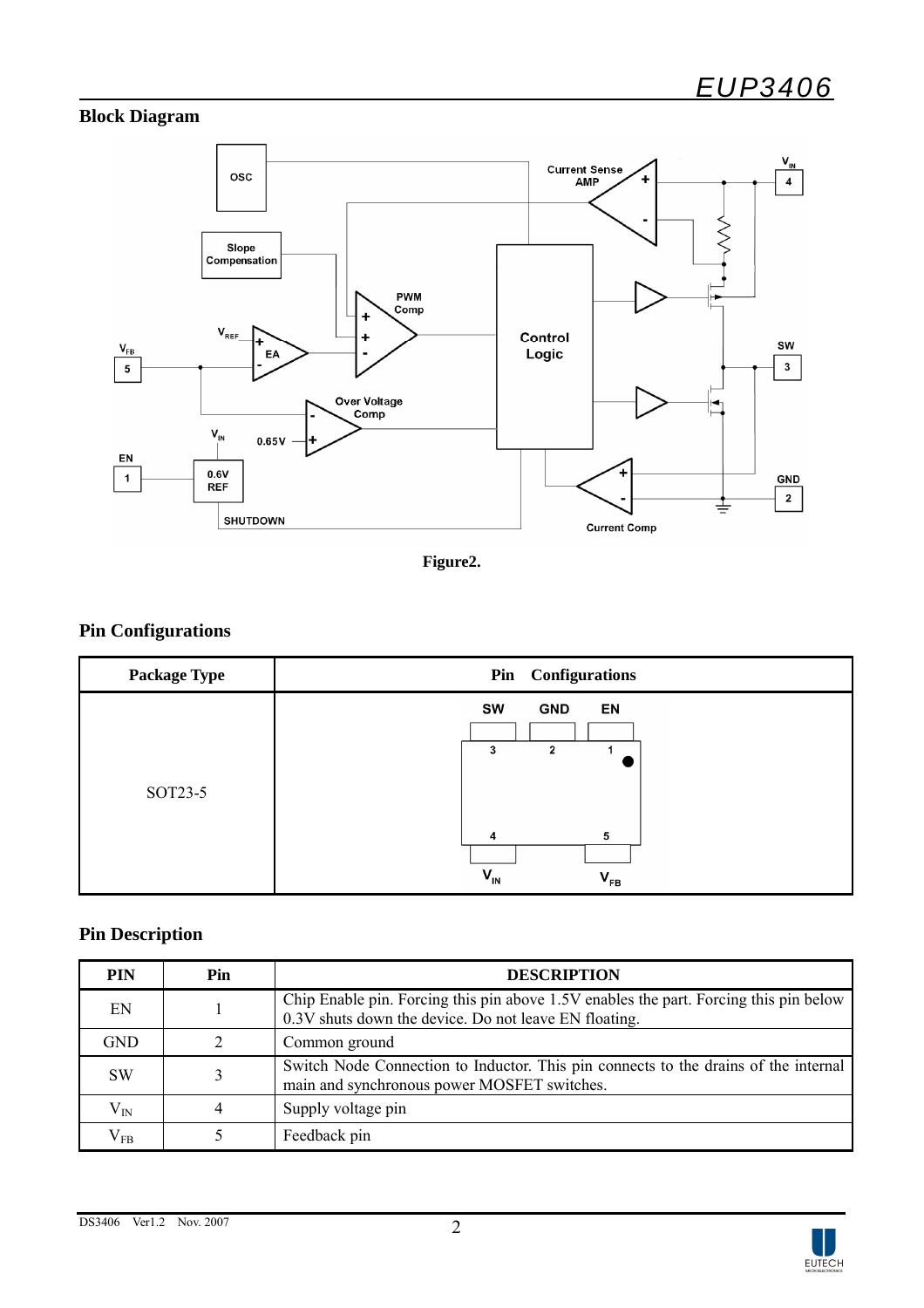

# **Ordering Information**

| Order Number | <b>Package Type</b> | Marking | <b>Operating Temperature range</b> |
|--------------|---------------------|---------|------------------------------------|
| EUP3406VIR1  | SOT23-5             | eА      | -40 °C to 85 °C                    |

 $EUP3406$ 

|  | Lead Free Code<br>1: Lead Free $0:$ Lead            |
|--|-----------------------------------------------------|
|  | Packing<br>R: Tape & Reel                           |
|  | Operating temperature range<br>I: Industry Standard |
|  | Package Type                                        |

V: SOT-23

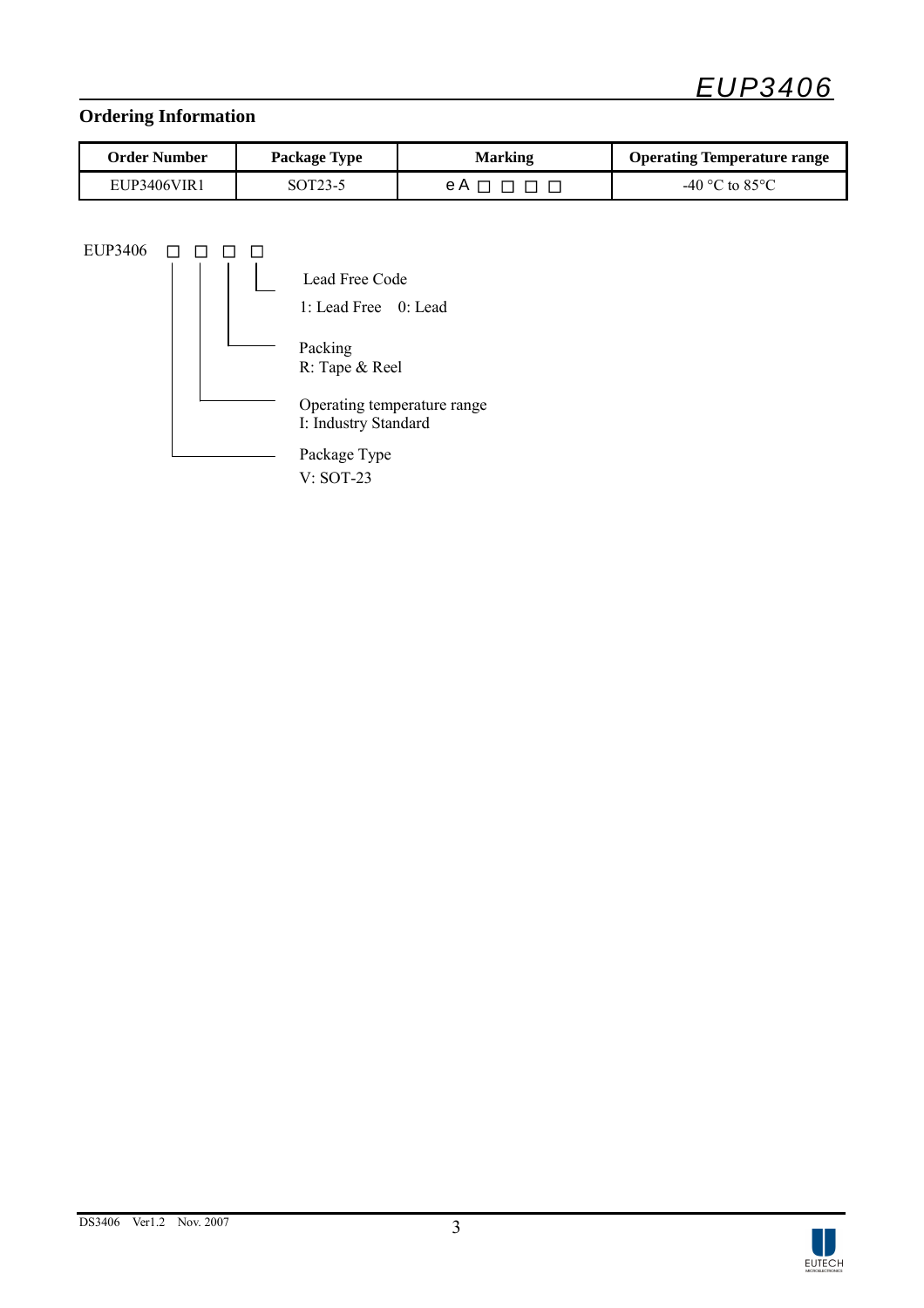## **Absolute Maximum Ratings**

| <b>Input Supply Voltage</b>                            | $-0.3V$ to 6V                       |
|--------------------------------------------------------|-------------------------------------|
| EN, VFB Voltages                                       | $-0.3V$ to $V_{IN}$                 |
| P-Channel Switch Source Current (DC)<br>$\blacksquare$ | 800mA                               |
| N-Channel Switch Sink Current (DC)                     | 800mA                               |
| Peak SW Sink and Source Current<br>$\blacksquare$      | 1.4A                                |
| <b>Operating Temperature Range</b>                     | $-40^{\circ}$ C to 85 $^{\circ}$ C  |
| Junction Temperature<br>$\blacksquare$                 | $125^{\circ}$ C                     |
| Storage Temperature                                    | $-65^{\circ}$ C to 150 $^{\circ}$ C |
| Lead Temp (Soldering, 10sec)<br>$\blacksquare$         | $260^{\circ}$ C                     |
| ESD Rating (HBM)                                       | 2kV                                 |

## **Electrical Characteristics**

Unless otherwise specified,  $T_A = 25^{\circ}C$ ,  $V_{IN} = 3.6V$ .

|                      |                                        |                                                     | <b>EUP3406</b> |            |         |               |
|----------------------|----------------------------------------|-----------------------------------------------------|----------------|------------|---------|---------------|
| <b>Symbol</b>        | <b>Parameter</b>                       | <b>Conditions</b>                                   | Min            | <b>Typ</b> | Max.    | Unit          |
| $\rm V_{IN}$         | Input Voltage Range                    |                                                     | 2.5            |            | 5.5     | V             |
| $I_{\rm VFB}$        | Feedback Current                       |                                                     |                | $\pm 30$   |         | nA            |
| $I_{Q}$              | Quiescent Current                      | $V_{FB} = 0.5V$                                     |                | 270        | 370     | $\mu A$       |
| $I_{\text{SHDN}}$    | Shutdown Current                       | $V_{EN} = 0V$ , $V_{IN} = 4.2V$                     |                |            | 1       | $\mu A$       |
| $I_{PK}$             | Peak Inductor Current                  | $V_{IN} = 3V, V_{FB} = 0.5V$                        | $\mathbf{1}$   | 1.2        | 1.4     | $\mathsf{A}$  |
| $V_{FB}$             | Regulated Feedback Voltage             | (Note 1)                                            | 0.588          | 0.6        | 0.612   | V             |
| $\Delta V_{\rm OVL}$ | $\Delta$ Output Overvoltage<br>Lockout | $\Delta V_{\rm OVI}$ = $V_{\rm OVI}$ - $V_{\rm FR}$ | 20             | 50         | 80      | mV            |
| $\Delta V_{OUT}$     | Output Voltage Line<br>Regulation      | $V_{IN}$ =2.5V to 5.5V, I <sub>LOAD</sub> =0        |                | 0.2        | 0.4     | $\frac{9}{6}$ |
| $\Delta V_{FB}$      | Reference Voltage Line<br>Regulation   | $V_{\text{IN}} = 2.5V$ to 5.5V                      |                | 0.2        | 0.4     | $\frac{9}{6}$ |
| $\rm V_{LOADREG}$    | Output Voltage Load<br>Regulation      | $I_{\text{LOAD}}$ =0mA to 600mA                     |                | 0.5        |         | $\frac{0}{0}$ |
|                      |                                        | $V_{FB} = 0.6V$                                     | 1.2            | 1.5        | 1.8     | <b>MHz</b>    |
| $f_{\rm{OSC}}$       | <b>Oscillator Frequency</b>            | $V_{FB} = 0V$                                       | 0.3            | 210        |         | kHz           |
| $R_{\text{PFET}}$    | $R_{DS(ON)}$ of P-Channel FET          | $Isw=100mA$                                         |                | 0.26       | 0.4     | $\Omega$      |
| $R_{\text{NFET}}$    | $R_{DS(ON)}$ of N-Channel FET          | $ISW=-100mA$                                        |                | 0.28       | 0.4     | $\Omega$      |
| $I_{LSW}$            | <b>SW Leakage Current</b>              | $V_{EN}$ =0V, $V_{SW}$ =0V or 5V, $V_{IN}$ =5V      |                |            | $\pm 1$ | μA            |
| $V_{EN}$             | <b>EN Threshold</b>                    |                                                     |                | 1.0        | 1.5     | V             |
| $I_{EN}$             | <b>EN Leakage Current</b>              |                                                     |                |            | 1       | μA            |

Note 1: The EUP3406 is tested in a proprietary test mode that connects  $V_{FB}$  to the output of the error amplifier.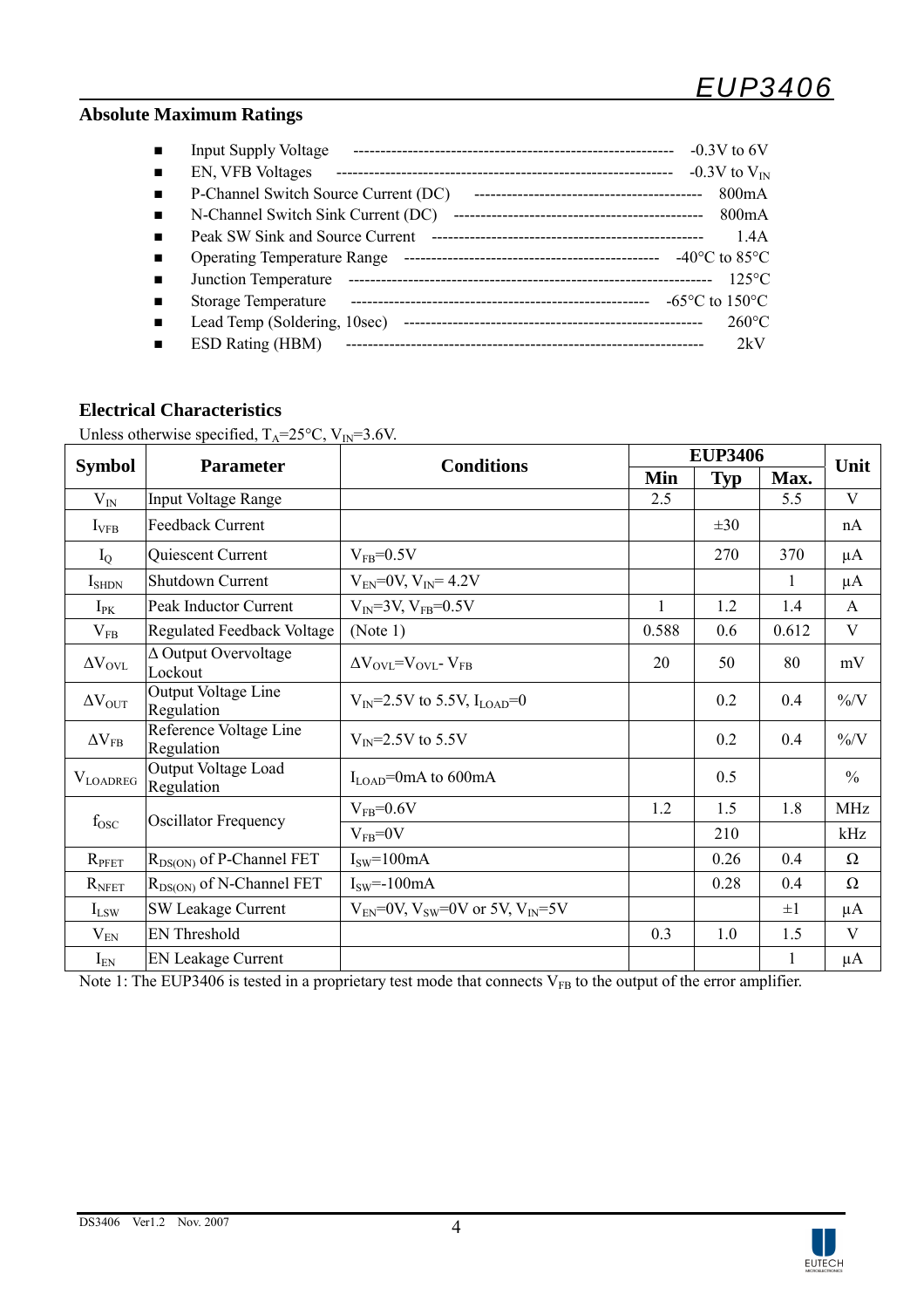## **Typical Operating Characteristics**



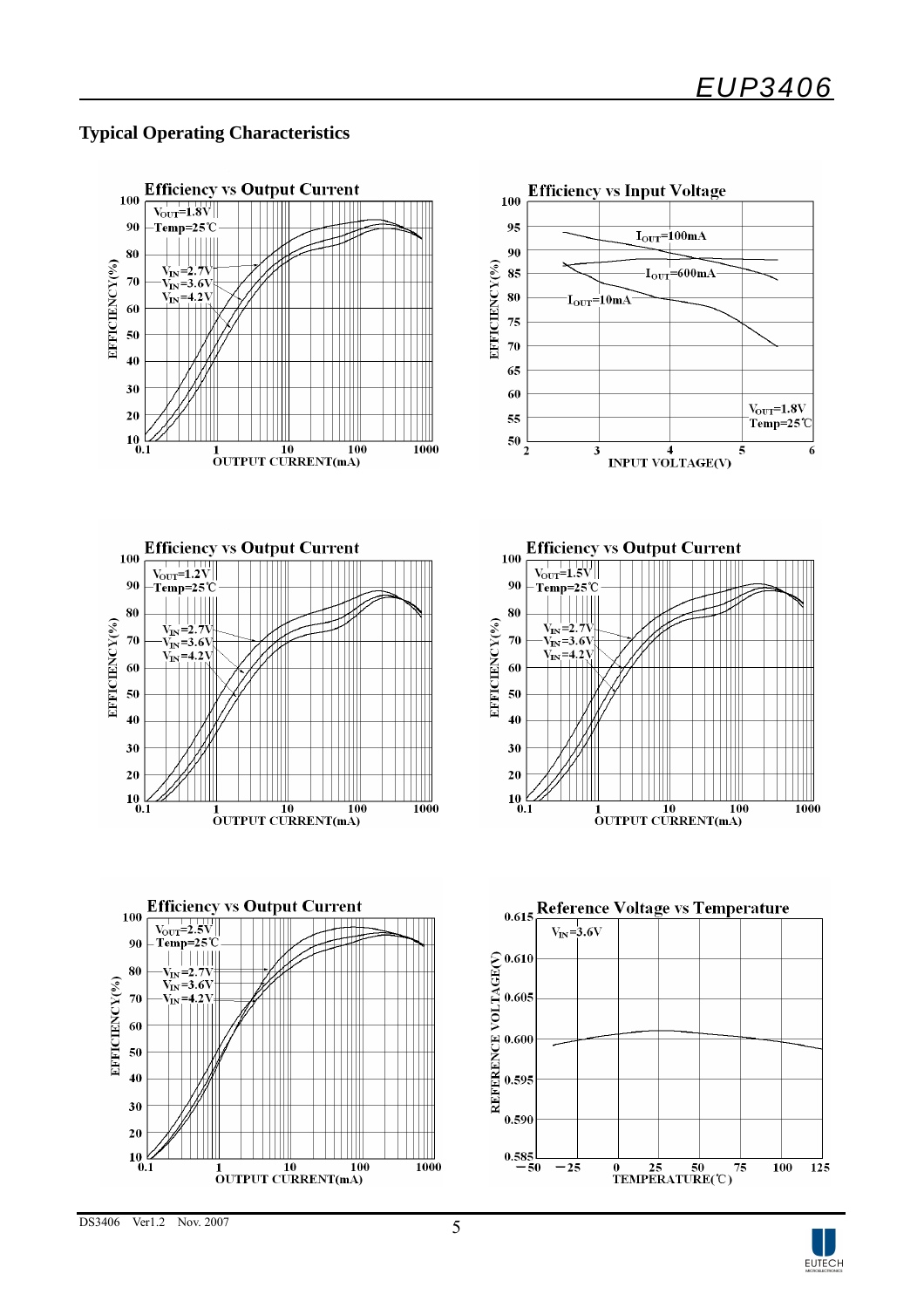

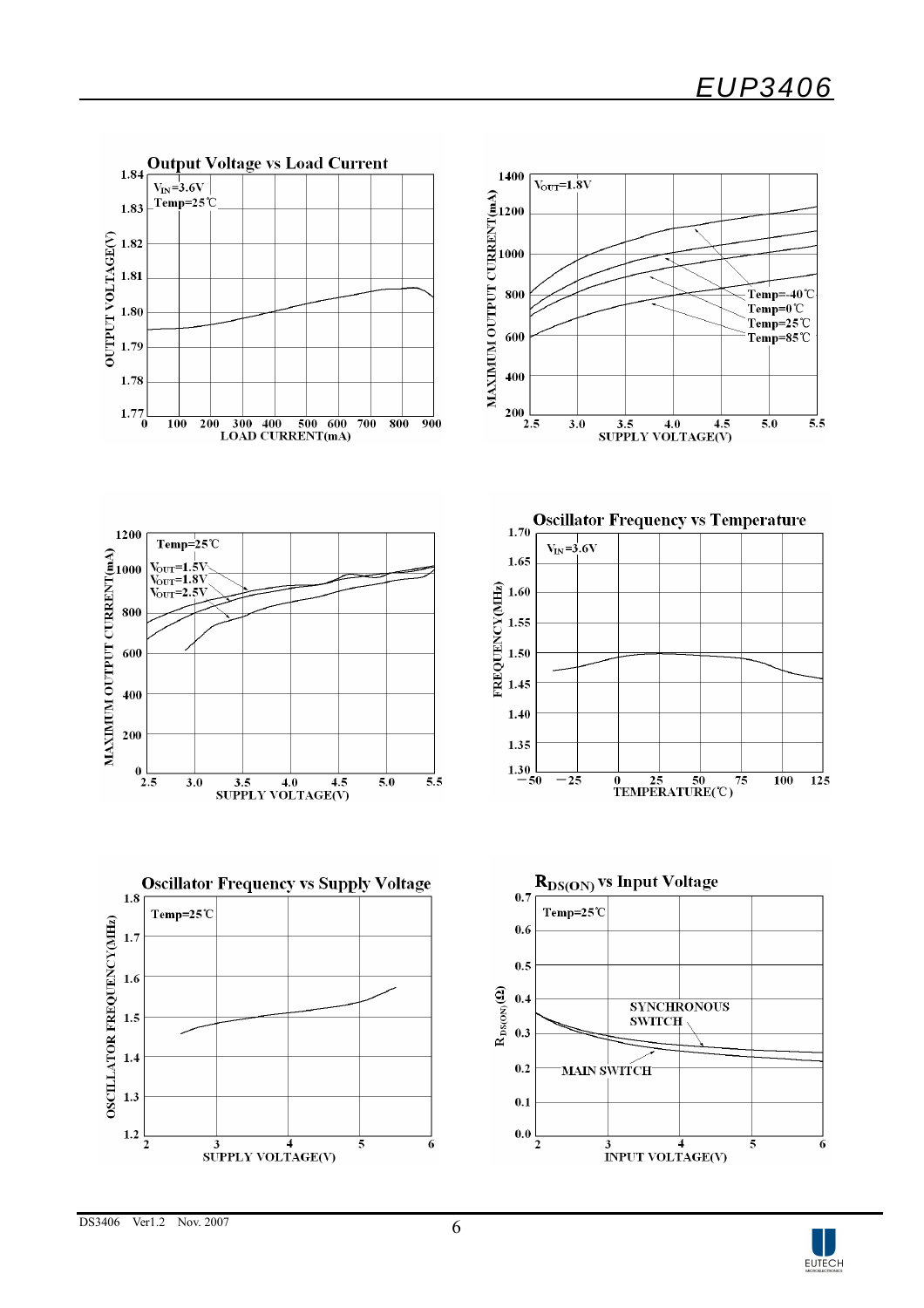



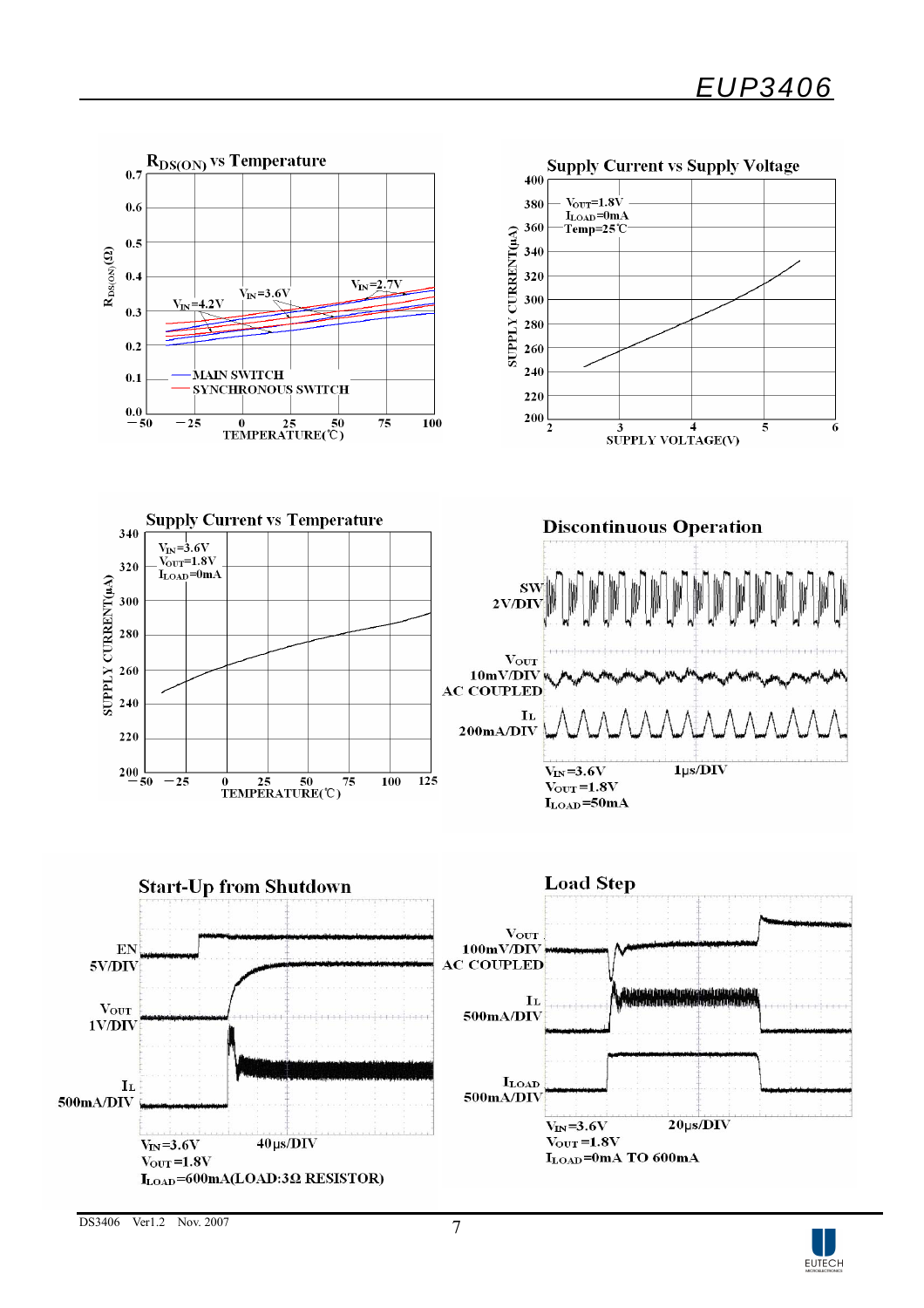



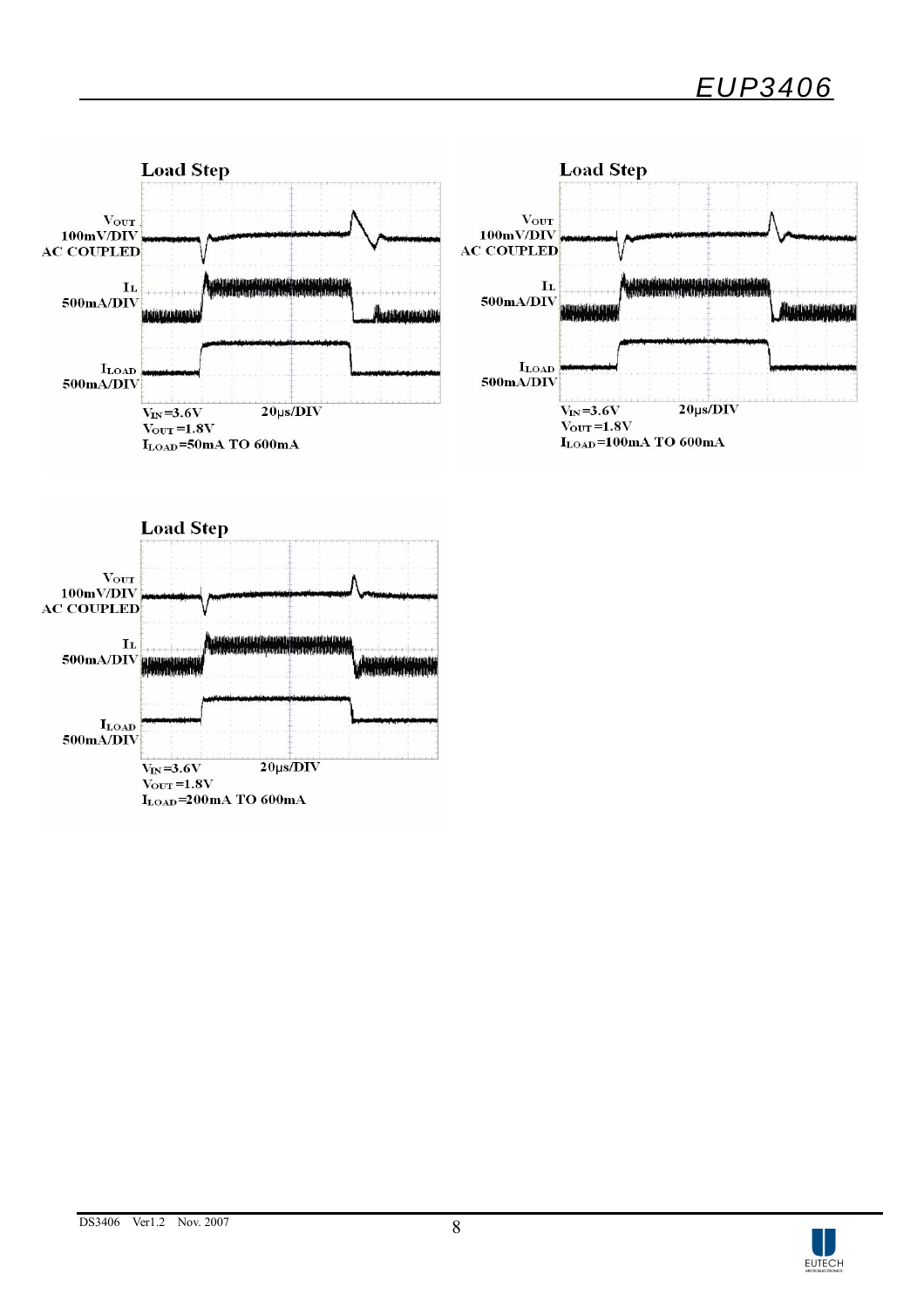### **Application Information**

#### **Main Control Loop**

The EUP3406 uses a slop-compensated constant frequency, current mode PWM architecture. Both the main (P-Channel MOSFET) and synchronous (N-channel MOSFET) switches are internal. During normal operation, the EUP3406 regulates output voltage by switching at a constant frequency and then modulating the power transferred to the load each cycle using PWM comparator. It sums three weighted differential signals: the output feedback voltage from an external resistor divider, the main switch current sense, and the slope-compensation ramp. It modulates output power by adjusting the inductor-peak current during the first half of each cycle. An N-channel, synchronous switch turns on during the second half of each cycle (off time). When the inductor current starts to reverse or when the PWM reaches the end of the oscillator period, the synchronous switch turns off. This keep excess current from flowing backward through the inductor, from the output capacitor to GND, or through the main and synchronous switch to GND.

#### **Inductor Selection**

The output inductor is selected to limit the ripple current to some predetermined value, typically 20%~40% of the full load current at the maximum input voltage. Large value inductors lower ripple currents. Higher  $V_{IN}$  or  $V<sub>OUT</sub>$  also increases the ripple current as shown in equation. A reasonable starting point for setting ripple current is  $\Delta I_1$ =240mA (40% of 600mA).

$$
\Delta I_{L} = \frac{1}{(f)(L)} V_{OUT} \left( 1 - \frac{V_{OUT}}{V_{IN}} \right)
$$

The DC current rating of the inductor should be at least equal to the maximum load current plus half the ripple current to prevent core saturation. Thus, a 720mA rated inductor should be enough for most applications (600mA+120mA). For better efficiency, choose a low DC-resistance inductor.

#### $C<sub>IN</sub>$  and  $C<sub>OUT</sub>$  Selection

In continuous mode, the source current of the top MOSFET is a square wave of duty cycle  $V_{\text{OUT}}/V_{\text{IN}}$ . The primary function of the input capacitor is to provide a low impedance loop for the edges of pulsed current drawn by the EUP3406. A low ESR input capacitor sized for the maximum RMS current must be used. The size required will vary depending on the load, output voltage and input voltage source impedance characteristics. A typical value is around 4.7µF.

The input capacitor RMS current varies with the input voltage and the output voltage. The equation for the maximum RMS current in the input capacitor is:

$$
I_{RMS} = I_O \times \sqrt{\frac{V_O}{V_{IN}} \times \left(1 - \frac{V_O}{V_{IN}}\right)}
$$

The output capacitor  $C_{\text{OUT}}$  has a strong effect on loop stability.

The selection of  $C_{\text{OUT}}$  is driven by the required effective series resistance (ESR).

ESR is a direct function of the volume of the capacitor; that is, physically larger capacitors have lower ESR. Once the ESR requirement for  $C<sub>OUT</sub>$  has been met, the RMS current rating generally far exceeds the IRIPPLE(P-P) requirement. The output ripple  $\Delta V_{\text{OUT}}$  is determined by:

$$
\Delta V_{\text{OUT}} \cong \Delta I_{\text{L}} \left( \text{ESR} + \frac{1}{8 \text{fC}_{\text{OUT}}} \right)
$$

When choosing the input and output ceramic capacitors, choose the X5R or X7R dielectric formulations. These dielectrics have the best temperature and voltage characteristics of all the ceramics for a given value and size.

#### **Output Voltage Programming**

The output voltage is set by a resistive divider according to the following formula:

$$
V_{OUT} = 0.6V \left( 1 + \frac{R2}{R1} \right)
$$

The external resistive divider is connected to the output, allowing remote voltage sensing as shown in Figure3.



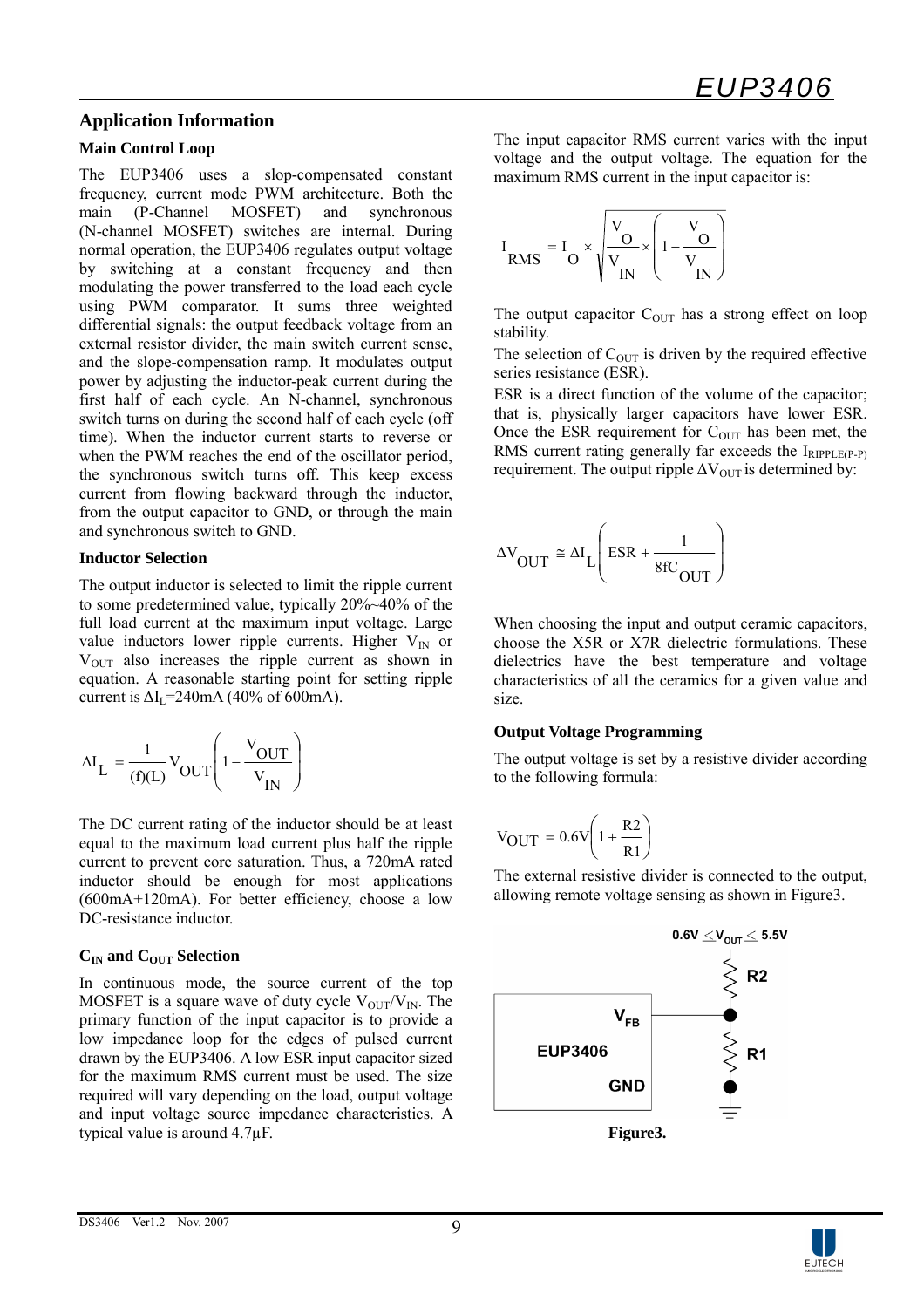#### **Thermal Considerations**

To avoid the EUP3406 from exceeding the maximum junction temperature, the user will need to do a thermal analysis. The goal of the thermal analysis is to determine whether the operating conditions exceed the maximum junction temperature of the part. The temperature rise is given by:

$$
T_R = (P_D)(\theta_{JA})
$$

Where  $P_D=I_{LOAD}2 \times R_{DS(ON)}$  is the power dissipated by the regulator ;  $\theta_{JA}$  is the thermal resistance from the junction of the die to the ambient temperature. The junction temperature,  $T_J$ , is given by:

 $T_J = T_A + T_R$ 

Where  $T_A$  is the ambient temperature.

 $T_J$  should be below the maximum junction temperature of 125°C.

#### **PC Board Layout Checklist**

When laying out the printed circuit board, the following guidelines should be used to ensure proper operation of the EUP3406.

- 1. The input capacitor  $C_{\text{IN}}$  should connect to  $V_{\text{IN}}$  as closely as possible. This capacitor provides the AC current to the internal power MOSFETs.
- 2. The power traces, consisting of the GND trace, the SW trace and the  $V_{IN}$  trace should be kept short, direct and wide.
- 3. The  $V_{FB}$  pin should connect directly to the feedback resistors. The resistive divider R1/R2 must be connected between the  $C<sub>OUT</sub>$  and ground.
- 4. Keep the switching node, SW, away from the sensitive V<sub>FB</sub> node.